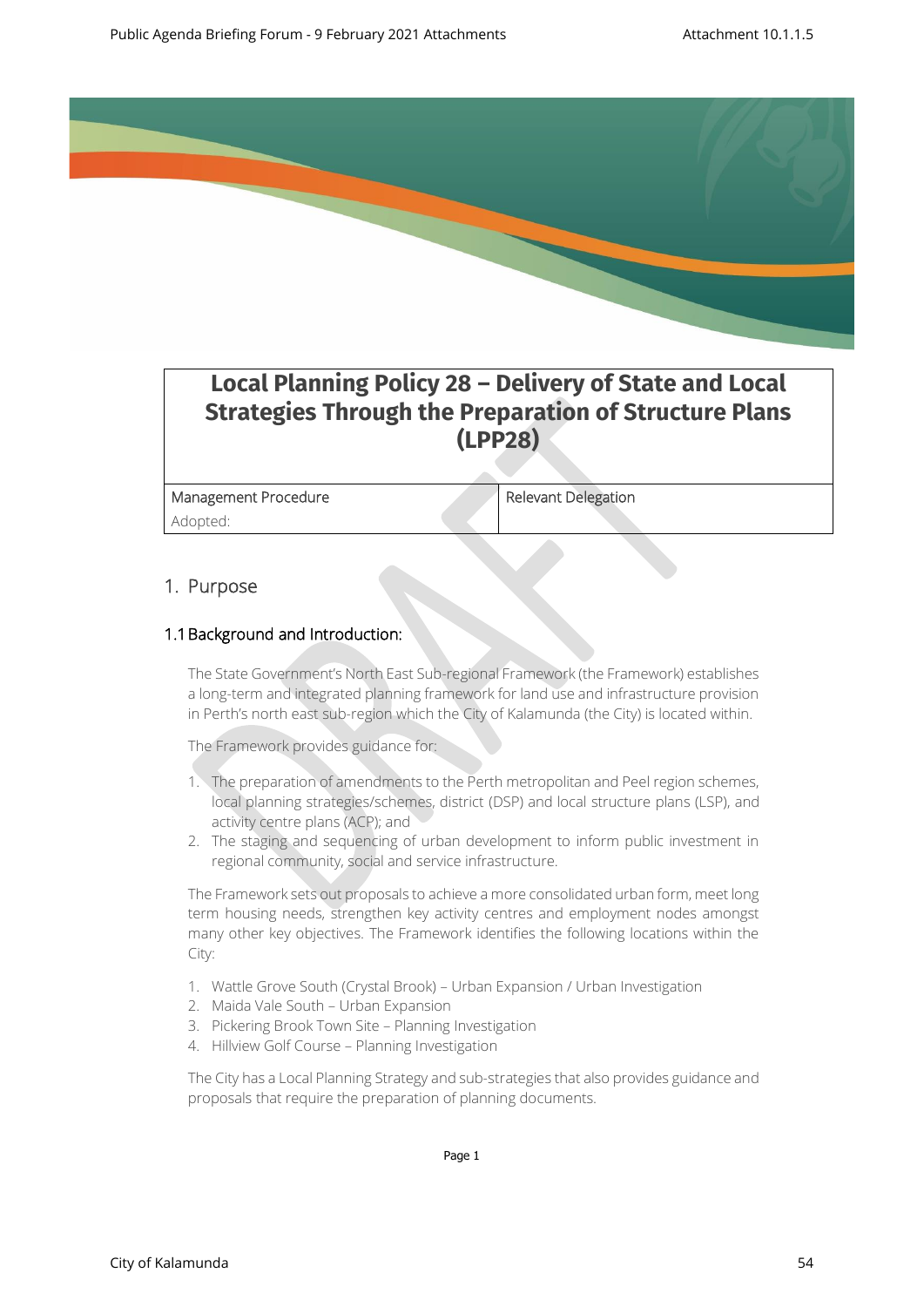

The City and the private sector both have roles to play in delivering the proposals of the Framework and local strategies.

The development of DSPs and LSPs coordinates the future land use changes and delivery of infrastructure in development areas. DSPs provide a broad planning framework for a development area, identifying key infrastructure items, broad land use groupings and establishes the key development principles and objectives of the area. LSPs may be guided by DSPs and are more detailed plans that define the specific land use identifications of the area, public open space network and infrastructure requirements as well as other matters. LSPs are usually prepared by the private sector and are a precursor to the physical subdivision and development process. LSPs are generally prepared closer to implementation to ensure currency and a direct link between planning and delivery.

Land development is not a core function of the City and LSPs require an understanding of the implementation of the area through to land development to assist with detailed infrastructure delivery including:

- 1. Sewer;
- 2. Reticulated Water
- 3. Electricity
- 4. Gas
- 5. Roads
- 6. Public Open Space
- 7. Community Facilities
- 8. Schools

The City has, historically, prepared a number of structure plans in areas of fragmented landownership. These structure plans were prepared having regard for the circumstances of the respective areas including external influencing factors such as key State Government infrastructure projects including Gateway WA, the Forrestfield Airport Link and the nature of fragmented landownership within the areas. The City has, in the past and in certain areas, recognised the benefits of initiating structure planning within the City. The benefits include but are not limited to; balancing a fair and equitable plan for all affected landowners consistent with State Planning Policies, investing early in establishing a planning framework that might otherwise not have begun due to fragmented land parcels and the opportunity to guide a planning framework that is fitting with the City and community's vision. Notwithstanding this Policy, the City and Council will continue to assess its role in the preparation of structure plans on a case-by-case basis.

## 1.2Application of the Policy:

The Policy will guide Council, the City's officers and external stakeholders identifying the City's responsibilities for the preparation of structure plans in order to achieve the implementation of the Framework.

#### 1.3Statutory Requirements: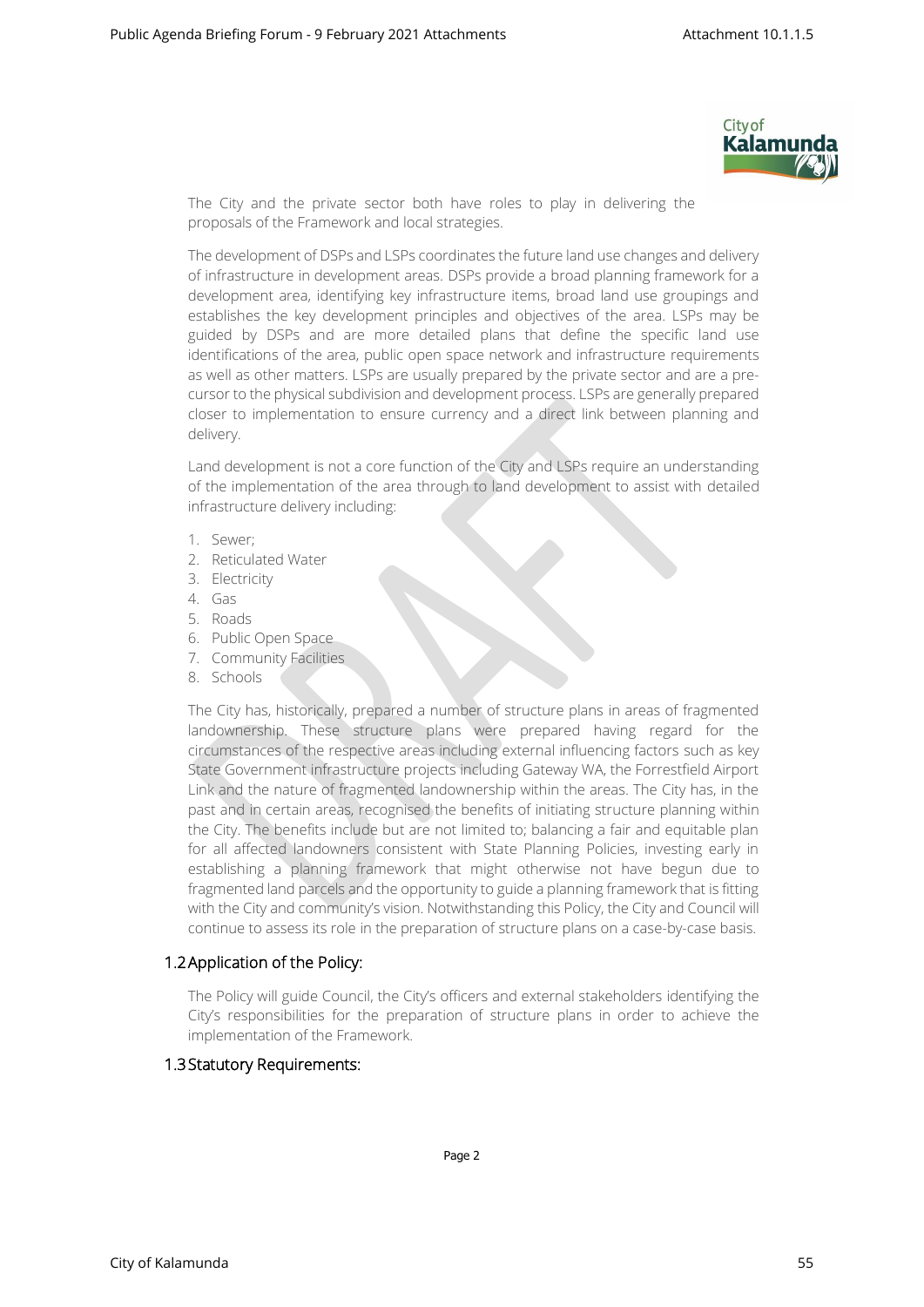

This Policy has been prepared under and in accordance with Schedule 2 of the Planning and Development (Local Planning Scheme) Regulations 2015 (the Regulations).

#### a) Relationship to Local Planning Scheme No.3:

This Policy is a local planning policy prepared and adopted pursuant to Part 2 of the Scheme.

If there is a conflict between this Policy and the Scheme, then the Scheme shall prevail.

## 1.4Policy Objectives:

The primary objectives of this Policy are to:

- 1. Guide the City's implementation of the State Government's North East Sub-regional Framework and the City's Planning Strategies.
- 2. Determine the City's responsibilities for the preparation of District Structure Plans, Local Structure Plans, Activity Centre Plans and Precinct Plans.
- 3. Provide the community, stakeholders and businesses with a clear understanding of the City's responsibilities for the future planning of the City's diverse suburbs, districts, activity centres and neighbourhoods.

## 2. Policy Statement:

## 2.1 District Structure Plans

The City may be responsible for the preparation of DSPs subject to:

- 1. The location of the DSP area being identified within a City Strategy or the Framework.
- 2. Preliminary community engagement indicating that there is general consensus on the vision for the area and need for the City to progress a DSP.
- 3. A Council decision is made to support the preparation of the DSP.
- 4. There is sufficient budget made available for the preparation of the DSP.
- 5. The cost of the preparation of the DSP and associated technical studies may be recouped through a future development contribution plan or other acceptable recuperation method.

Information required and tasks to be completed at the DSP stage is provided in Appendix 1 – Schedule of Planning Requirements.

## 2.2 Local Structure Plans

The City will, generally, not be responsible for the preparation of LSPs. The City's role in the preparation of LSPs is to be as a regulator rather than the proponent. That is to assess LSPs submitted to the City by applicants.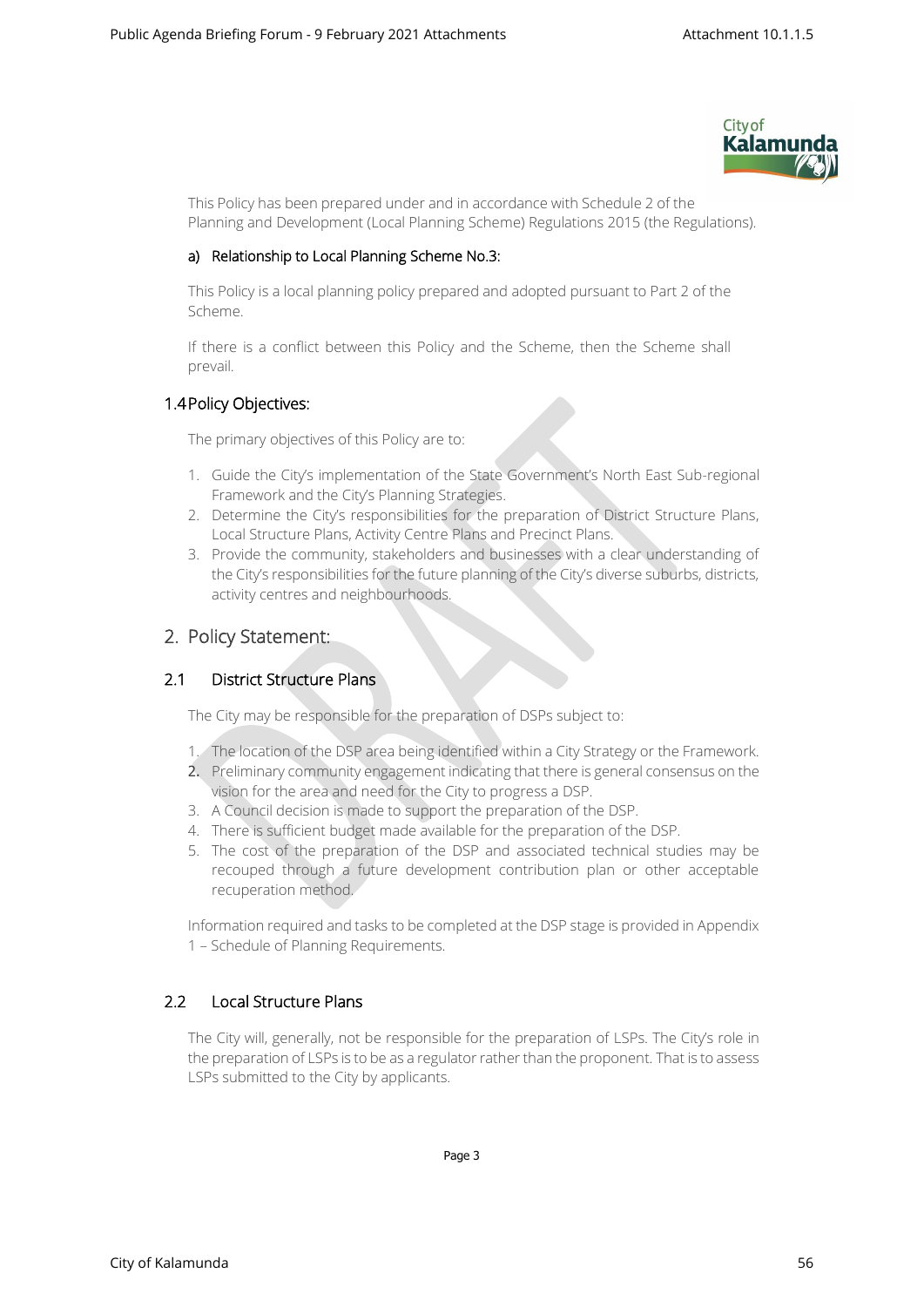

LSPs are, generally, to be prepared by the private sector and are a pre-cursor to development. The City will only prepare LSPs in exceptional circumstances that are endorsed by Council or where the City owns freehold land within an identifed Structure Plan area.

Where there has been a DSP prepared, the LSP is to be consistent with the broad land uses, development principles, objectives and requirements set out by the DSP. The City, during the assessment process, is to be responsible for ensuring that LSPs prepared are consistent with the broad land uses, development principles, objectives and requirements set out by a DSP. Where a DSP has not been prepared, the City is to ensure any LSP is consistent with any strategic planning the City has undertaken and measures are put in place to achieve the following:

- 1. Environmental values are appropriately protected;
- 2. Public Open Space requirements are met (where relevant);
- 3. Community facilities are identified where appropriate to cater for the community's needs (where relevant);
- 4. Commercial land is identified where appropriate to cater for the community's needs (where relevant); and
- 5. The Movement Network can cater for any additional traffic and does not adversely affect the broader movement network.

Information required and tasks to be completed at the LSP stage are provided in Appendix 1 – Schedule of Planning Requirements.

## 2.3 Activity Centre Plans / Precinct Plans

The City may prepare ACPs / Precinct Plans if the following criteria is met:

- 1. The location of the ACP / Precinct Plan is either identified within a City Strategy, is a District Activity Centre under State Planning Policy or is appropriately identified within the Framework.
- 2. A Council decision is made to support the preparation of the ACP / Precinct Plan.
- 3. The City owns freehold land within an ACP / Precinct Plan area.
- 4. There is sufficient budget made available for the preparation of the ACP / Precinct Plan.

Information required and tasks to be compleyed at the ACP or Precinct Plan stage is provided in Appendix 1 – Schedule of Planning Requirements.

## 3. Matters to be considered

#### 1.1 This policy to be given due consideration

The following matters will be given consideration in the application of this policy:

1. The North East Sub-regional Framework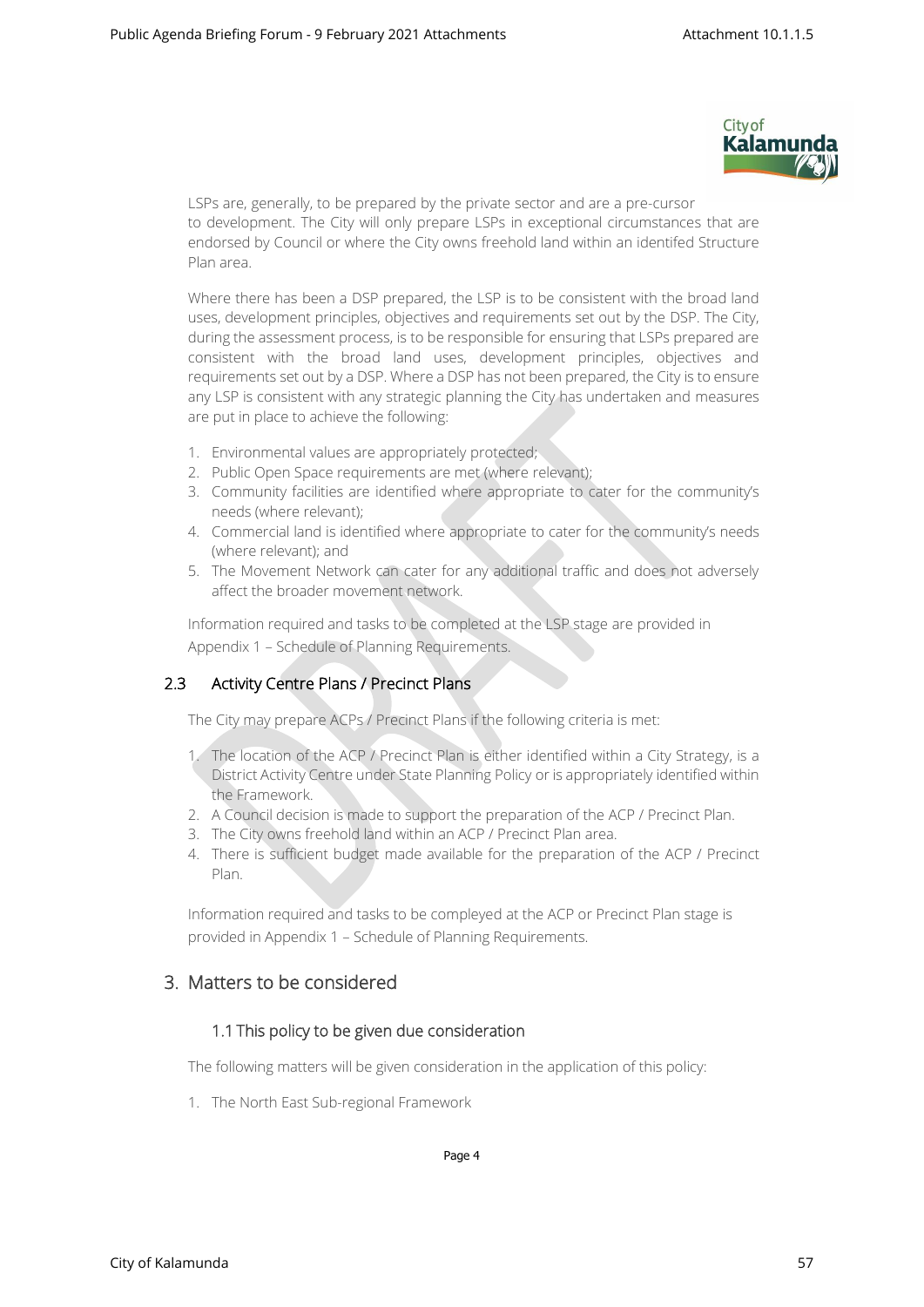

- 2. The WAPC's Structure Plan Framework
- 3. Planning and Development (Local Planning Schemes) Regulations 2015 Schedule 2 – Deemed Provisions for local planning schemes, Part 4 – Structure Plans
- 4. Any draft or adopted strategic or statutory plans of the City.

## 4. Definitions

Activity Centre Plan (ACP) – An ACP guides the types of land uses and the overall development (including built form) that is intended to occur within the activity centre. It can detail land use and infrastructure requirements as well as environmental assets, residential density, built form, infrastructure and access arrangements.

District Structure Plan (DSP) – DSPs provide a strategic framework for the planning, assessment, coordination and implementation of future subdivision and zoning of an area of land within a broad district sized area which features a broad level of detail and establishes the key development principles of that area.

Local Structure Plan (LSP) – A plan for the coordination of future subdivision and zoning of an area of land within a more defined area than a district structure plan and deals with residential density, subdivision, and the coordination of infrastructure on a neighbourhood or smaller scale.

Precinct Plan - A plan to guide the design, assessment and control of subdivision, land use and development in a precinct.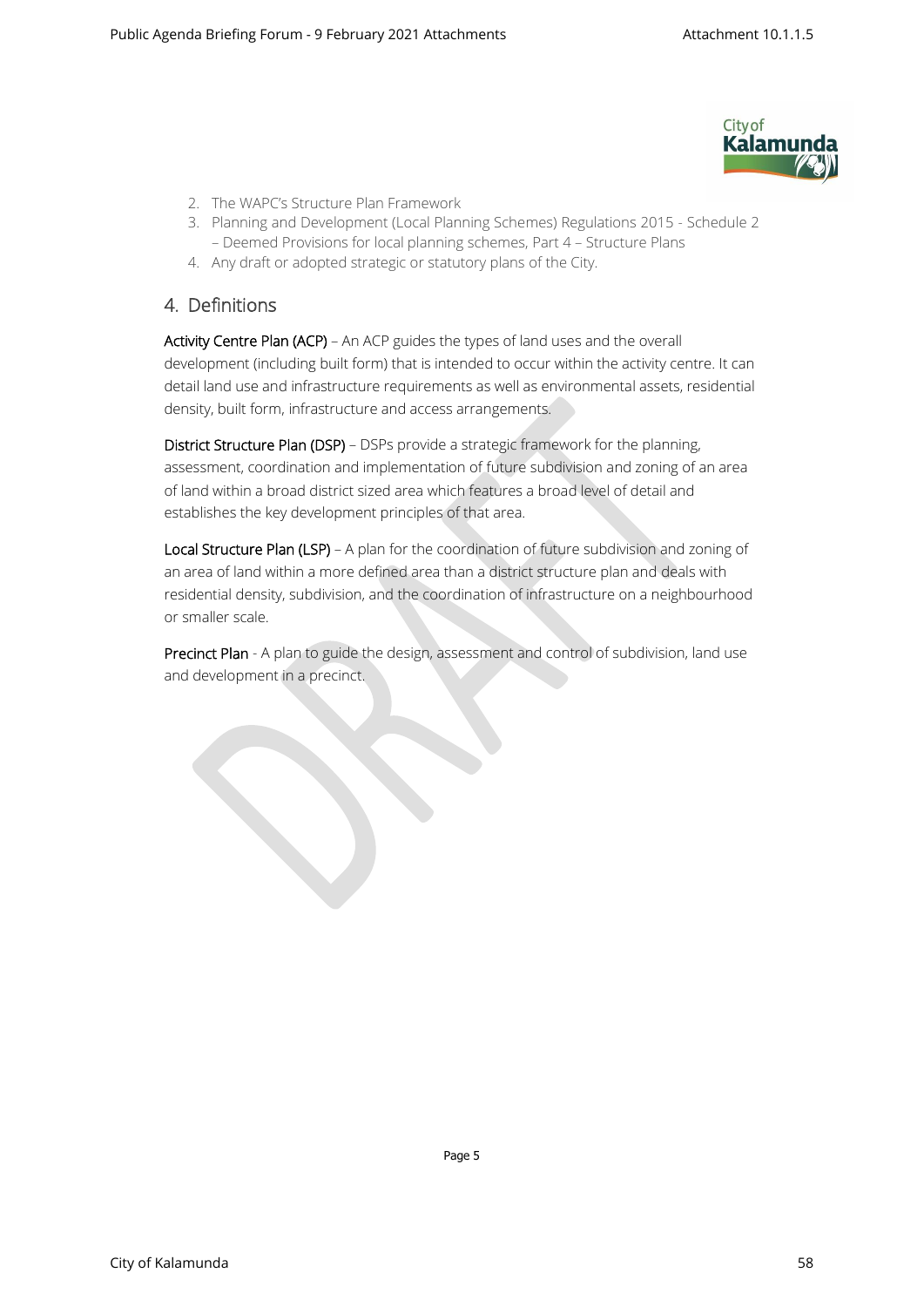

| Related Local Law          |                                                                                                                                      |  |  |  |  |  |
|----------------------------|--------------------------------------------------------------------------------------------------------------------------------------|--|--|--|--|--|
| Related Policies           |                                                                                                                                      |  |  |  |  |  |
| Related Budget<br>Schedule |                                                                                                                                      |  |  |  |  |  |
| Legislation                | Local Government Act 1995<br>Planning and Development Act 2005<br>Planning and Development (Local Planning Schemes) Regulations 2015 |  |  |  |  |  |
| Conditions                 |                                                                                                                                      |  |  |  |  |  |
| Authority                  |                                                                                                                                      |  |  |  |  |  |
| Adopted                    | Next Review Date                                                                                                                     |  |  |  |  |  |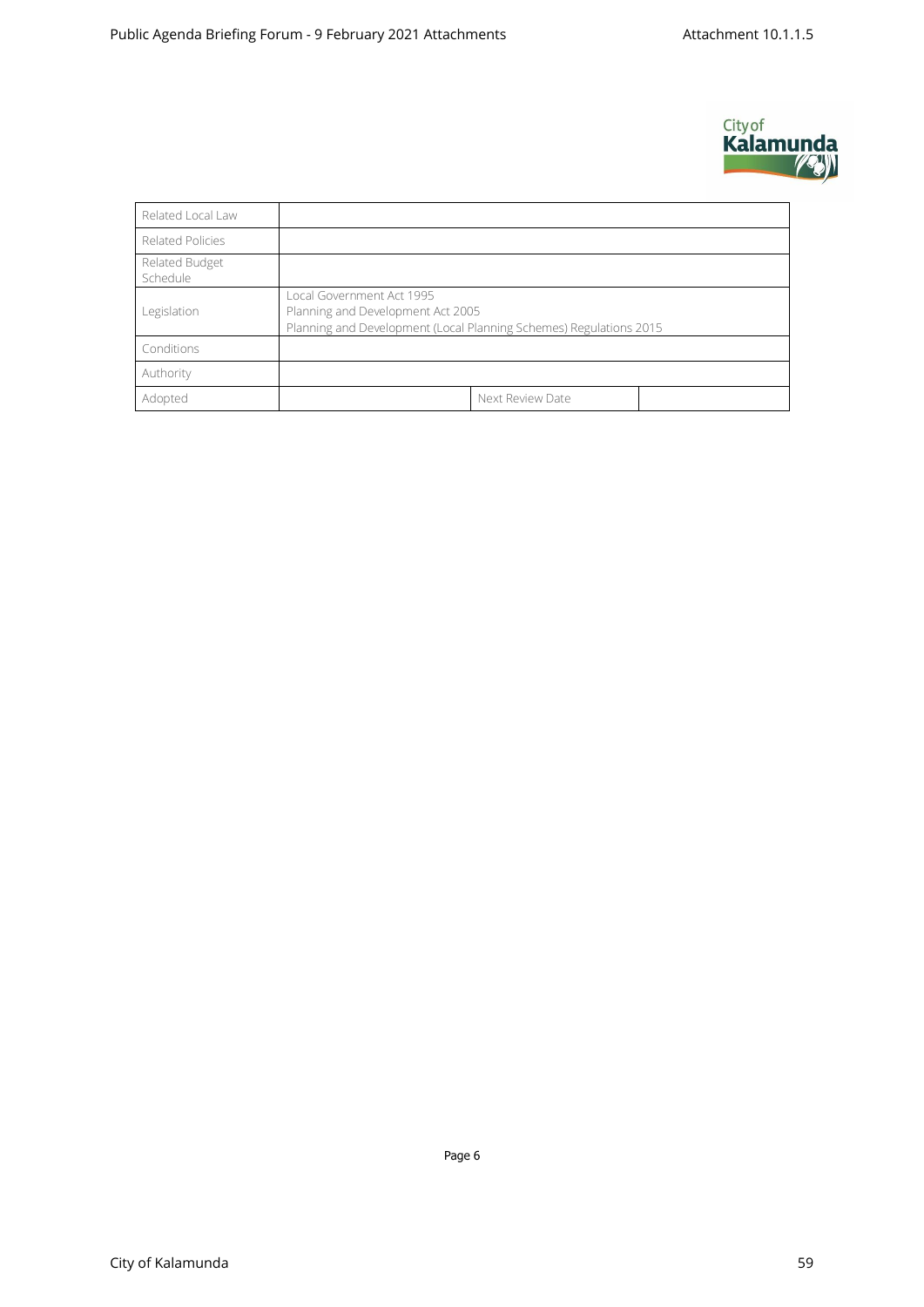# Appendix 1 – Schedule of Planning Requirements

| Information Required / Tasks To Be<br>Completed    | MRS Amendment<br>(1)         | District Structure Plan (1) | Local Planning Scheme<br>Amendment (2) | Local Structure Plan (2) /<br>Activity Centre Plan (3) | Local Development Plans<br>/ Precinct Plans / Activity<br>Centre Plan (3) | Subdivision /<br>Development |  |  |  |  |
|----------------------------------------------------|------------------------------|-----------------------------|----------------------------------------|--------------------------------------------------------|---------------------------------------------------------------------------|------------------------------|--|--|--|--|
|                                                    | <b>Structure Planning</b>    |                             |                                        |                                                        |                                                                           |                              |  |  |  |  |
| District Structure Plan (DSP)                      | $\star$                      |                             |                                        |                                                        |                                                                           |                              |  |  |  |  |
| Local Structure Plan (LSP)                         |                              |                             | $\star$                                |                                                        |                                                                           |                              |  |  |  |  |
|                                                    |                              |                             |                                        |                                                        |                                                                           |                              |  |  |  |  |
|                                                    | Infrastructure Contributions |                             |                                        |                                                        |                                                                           |                              |  |  |  |  |
| Land and Infrastructure Needs<br>Assessment        |                              | $\star$                     |                                        | $\star$                                                |                                                                           |                              |  |  |  |  |
| Development Contribution Plan (DCP)                |                              | $^\star$                    | $\star$                                | $\star$                                                |                                                                           |                              |  |  |  |  |
|                                                    | Engineering and Servicing    |                             |                                        |                                                        |                                                                           |                              |  |  |  |  |
| Infrastructure and Servicing Strategy              |                              |                             | $\star$                                | $\star$                                                |                                                                           |                              |  |  |  |  |
| Transport Impact Assessment (TIA) (4)              | $\star$                      | $\star$                     | $\star$                                | $\star$                                                | $\star$                                                                   | $\star$                      |  |  |  |  |
| Geotechnical Investigations                        | $\star$                      | $\star$                     |                                        | $\star$                                                |                                                                           | $\star$                      |  |  |  |  |
| Parking Plan                                       |                              |                             |                                        |                                                        | $\star$                                                                   | $\star$                      |  |  |  |  |
| Loading, Servicing and Delivery<br>Management Plan |                              |                             |                                        |                                                        |                                                                           | $\star$                      |  |  |  |  |
|                                                    |                              |                             |                                        |                                                        |                                                                           |                              |  |  |  |  |
|                                                    | Water Management             |                             |                                        |                                                        |                                                                           |                              |  |  |  |  |
| District Water Management Strategy<br>(DWMS)       | $\star$                      | $^{\star}$                  |                                        |                                                        |                                                                           |                              |  |  |  |  |
| Local Water Management Strategy<br>(LWMS)          |                              |                             | $\star$                                | $\star$                                                |                                                                           |                              |  |  |  |  |
| <b>Groundwater Monitoring</b>                      | $\star$                      | $\star$                     |                                        |                                                        |                                                                           |                              |  |  |  |  |
| Surface Water Monitoring                           | $\star$                      | $\star$                     |                                        |                                                        |                                                                           |                              |  |  |  |  |
| Stormwater Management Plan                         |                              |                             |                                        |                                                        | $\star$                                                                   | $\star$                      |  |  |  |  |
| Urban Water Management Plan                        |                              |                             |                                        |                                                        | $\star$                                                                   | $\star$                      |  |  |  |  |
|                                                    |                              |                             |                                        |                                                        |                                                                           |                              |  |  |  |  |
|                                                    | Environment                  |                             |                                        |                                                        |                                                                           |                              |  |  |  |  |
| Environmental Assessment Report                    | $\star$                      | $^\star$                    |                                        |                                                        |                                                                           |                              |  |  |  |  |
| Flora and Vegetation Survey                        | $\star$                      | $\star$                     |                                        |                                                        |                                                                           | $\star$                      |  |  |  |  |
| Fauna Survey                                       | $^\star$                     | $^\star$                    |                                        |                                                        |                                                                           | $\star$                      |  |  |  |  |
| Acid Sulphate Soils Investigations (5)             |                              |                             |                                        | $\star$                                                |                                                                           |                              |  |  |  |  |
| Landscaping Strategy                               |                              |                             |                                        | $\star$                                                |                                                                           |                              |  |  |  |  |
| Landscaping Plan                                   |                              |                             |                                        |                                                        | $\star$                                                                   | $\star$                      |  |  |  |  |
| Public Open Space Plan (6)                         |                              |                             |                                        |                                                        | $\star$                                                                   | $\star$                      |  |  |  |  |
| Environmental Management Plan /<br>Strategy        |                              |                             | $\star$                                | $\star$                                                |                                                                           |                              |  |  |  |  |
| Noise Assessment (5)                               |                              |                             |                                        | $\star$                                                |                                                                           |                              |  |  |  |  |
| Contaminated Site Investigation (5)                |                              |                             |                                        | $\star$                                                |                                                                           |                              |  |  |  |  |
|                                                    | Bushfire                     |                             |                                        |                                                        |                                                                           |                              |  |  |  |  |
| Bushfire Management Plan (BMP) (7)                 | $\star$                      | $\star$                     | $\star$                                | $\star$                                                | $\star$                                                                   | $\star$                      |  |  |  |  |